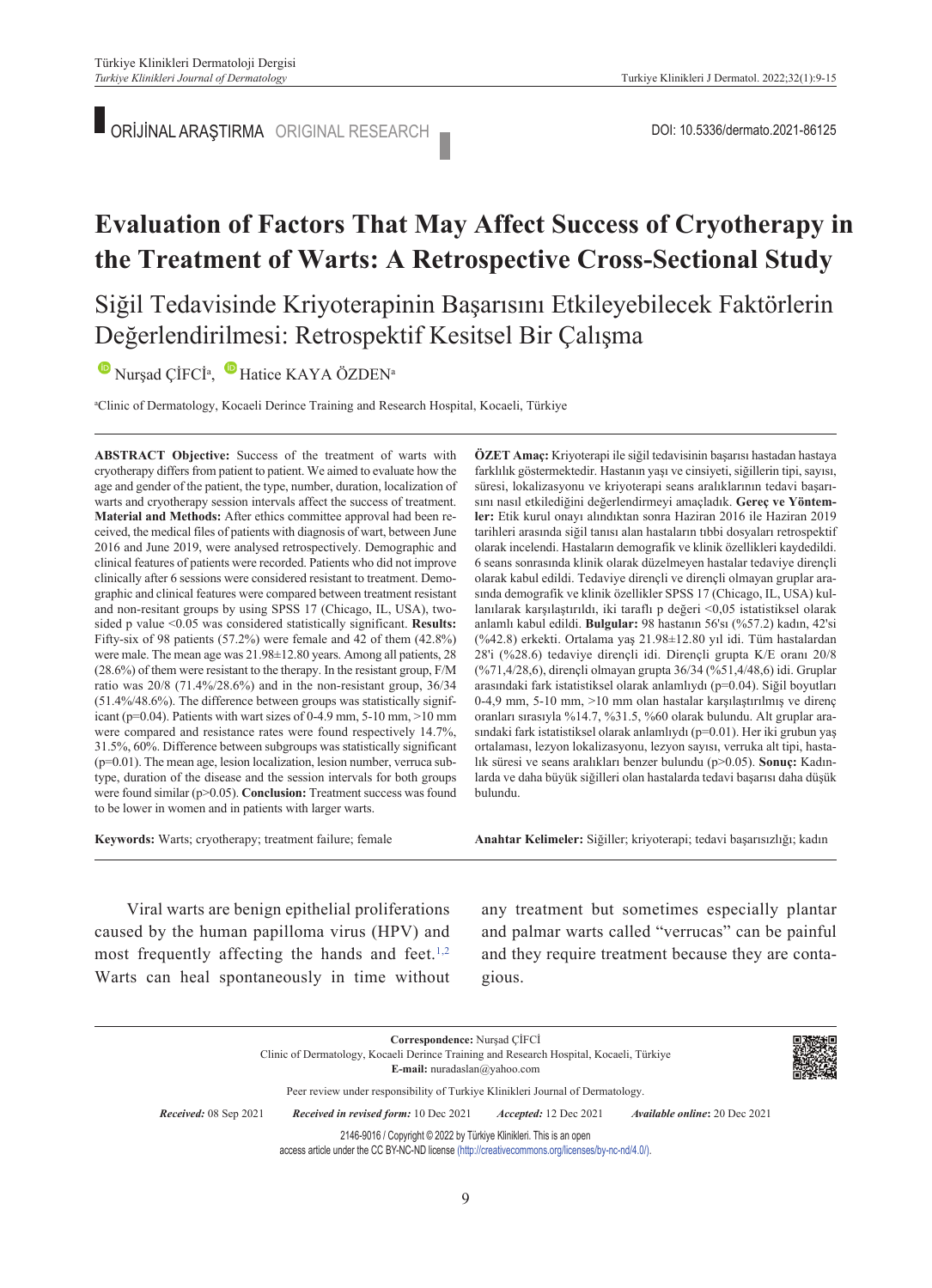In management of warts, the patient's immunologic status, cooperation and tolerance of adverse reactions are important factors that influence choice of treatment. The ideal therapy should be effective and cause minimal adverse effects. Various methods, such as destructive, virucidal, antimitotoic and immunomodulatory treatments can be used in its treatment. Application of some topical agents (salicylic acid, cantharidin, podophyllin, podophylotoxin, 5-fluorouracil, bleomycin, imiquimod or interferons) and some physical destruction methods such as surgical excision, cryotherapy, electrodesiccation and laser therapy are mostly known treatment modalities.<sup>3,4</sup>

Cryotherapy is a physician-applied procedure that has been increasingly used in recent years, and is preferred because of the rarity of serious complications. It is routinely applied in dermatology outpatient clinics because it is more convenient due to its advantages such as ease of post-treatment care and no restriction on daily activities.

Application of the cryogen induces skin and vascular damage, leading to both epidermal and dermal cellular necrosis. Liquid nitrogen is usually used as the cryogenic agent. This treatment usually require no anesthesia, cause little or no scarring and does not cause systemic or distant cutaneous side effects. Postinflammatory hypo-hyperpigmentation may be seen but they are mostly not permanent.<sup>5-12</sup>

There may be many factors that affect the success of the treatment of warts with the cryotherapy method. However, there are limited number of studies on this subject in our country and in the world, and the results are contradictory[.13-19](#page-6-0) In our study, we aimed to reveal how the age and gender of the patient, the type, number, duration, localization of warts and cryotherapy session intervals affect the success of treatment.

### MATERIAL AND METHODS

The study was conducted in accordance with the principles of the Declaration of Helsinki. After the ethics committee approval (ethical committee no. 2019-48, date: 27.6.2019) had been received from University of Health Sciences Kocaeli Derince Training and Research Hospital Clinical Research Ethics Committee, the research was started. The medical files of patients who had the diagnosis of wart, between June 2016 and June 2019 were analysed retrospectively. Since the patients were selected according to the information available in their files, attention was paid to whether the necessary information about their diseases was recorded in detail and whether cryotherapy was applied by the same dermatologist. Patients who had warts in only one anatomical region and whose cryotherapy treatment was initiated by us were included in the study. The age and gender of the patients, the type, number, size, localization of lesions, disease duration, frequency of cryotherapy applications were recorded.

The patients who had warts with more than one clinical types and localizations, who had other systemic and dermatologic diseases, who had immunosuppressive therapy, who had tried other therapies before, who had adjunctive therapy, who did not come for check-ups, who had quitted the treatment, and who were pregnant were excluded from the study.

On scan dates, the number of patients who received cryotherapy with the diagnosis of warts was 136. However, there were a total of 38 patients with insufficient or incomplete file information and who did not match the criteria to be included in the study. Therefore, the study was completed with 98 patients.

In our outpatient clinic, liquid nitrogen (Brymill Cryoset liquid nitrogen unit) is used for cryotherapy and it is applied directly on the wart with a spray gun. In each session, a double freezing-melting cycle is applied using the open spray technique, the gun head is kept 1-2 cm away from the skin surface. Cryogen is sprayed into the lesion center and spraying is continued for 10 or 20 seconds until a 5 mm circumferential freezing ring forms around the lesion.

Routinely cryotherapy treatment is performed by following all the rules in our outpatient clinic. This treatment is started by obtaining an informed consent form from the patients. Patients are informed about side effects such as pain and blistering formation that may occur during and after treatment. Even if cryotherapy is started, treatment is not continued in patients who cannot tolerate these conditions. Pa-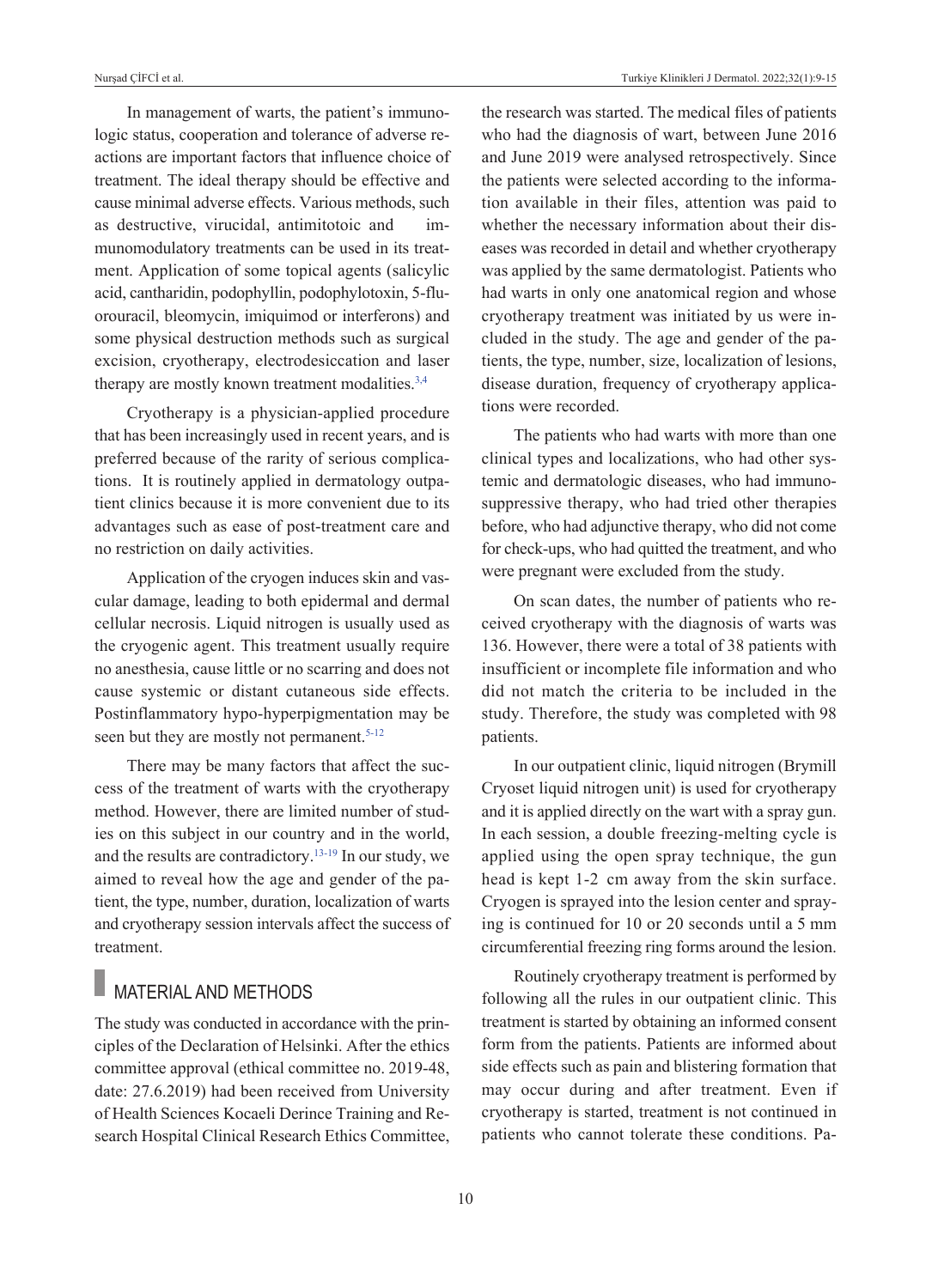tients are also informed that warts are contagious, and the situations that increase the contagiousness are explained in detail. In addition, cryotherapy is not applied to patients with cold urticaria, cryoglobulinemia, cryofibrinogenemia, Raynaud's phenomenon and collagen tissue disease for whom cryotherapy is contraindicated.

There is no gold standard for the most effective application frequency in cryotherapy[.17-19](#page-6-0) In our polyclinic, we generally recommend applications for every 2 weeks. However, it was seen that there were patients in our group who came to treatment at various intervals and to evaluate the differences between them, the patients were divided into 5 groups (2-3-4 weeks and irregular intervals).

There is no clear information about when the patient should be considered resistant to treatment in the cryotherapy method but there are publications reporting that warts that do not heal after 4-6 sessions of treatment are considered resistant to treatment.<sup>9-18</sup> Therefore, in our study, the warts that have not completely disappeared clinically and dermatoscopically after 6 sessions were considered resistant and additional treatments are recommended for these patients.

### STATISTICAL ANALYSIS

We calculated the sample size by using the p 0.05 power analysis program. When the Type 1 error was accepted as 0.05, it was observed that a minimum of 97 patients should be included in the study for the power of the test to be within the confidence interval (CI) of 0.80. Demographic features of groups were analyzed by using descriptive statistics. Non-parametric continuous variables (duration of illness, number of sessions) were presented as medians (25-75 percentile). Categorical variables were presented as frequency and percentage. The differences between the groups were analyzed with Mann-Whitney U test for numerical variables that do not have a normal distribution. Fisher's exact and Yates chi-square tests were used to compare categorical variables between 2 groups. Estimated odds ratios (OR) with 95% CIs were calculated from logistic regression analyses. A 2-sided p value<0.05 was considered statistically significant. Statistical analysis was performed using SPSS 17 (IBM, Chicago, IL, USA).

# RESULTS

In the our study group, 56 of 98 patients (57.2%) were female and 42 of them (42.8%) were male. The mean age was 21.98±12.80 (4-54) years. Demographic findings (age and gender) of the patients, the type, number, duration, localization of warts and cryotherapy session intervals were summarized in [Table 1.](#page-2-0)

Among all patients, 28 (28.6%) of them were resistant to the therapy and in 70 (71.4%) of them com-

<span id="page-2-0"></span>

| TABLE 1: Demographic and clinical features of the patients. |                          |  |
|-------------------------------------------------------------|--------------------------|--|
| Characteristic                                              | Value                    |  |
| Number of patients (n)                                      | 98                       |  |
| Age, (mean±SD)                                              | 21.98±12.80 (4-54 years) |  |
| Gender, female (n)/male (n)                                 | 56/42                    |  |
| Number of warts                                             | n (%)                    |  |
| $1 - 5$                                                     | 78 (79.6)                |  |
| $6 - 10$                                                    | 8(8.2)                   |  |
| >11                                                         | 12 (12.2)                |  |
| Lesion localizations                                        | n (%)                    |  |
| Feet                                                        | 40 (40.8)                |  |
| Hands                                                       | 30 (30.6)                |  |
| Face                                                        | 14 (14.3)                |  |
| Anogenital                                                  | 9(9.2)                   |  |
| Oral mucoza                                                 | 1(1)                     |  |
| <b>Ekstremities</b>                                         | 2(2)                     |  |
| Scalp                                                       | 2(2)                     |  |
| Subtype of wart                                             | n (%)                    |  |
| Verruca vulgaris (palmar)                                   | 30(30.6)                 |  |
| Verrucavulgaris (other body parts)                          | 19 (19.4)                |  |
| Verru plantaris                                             | 40 (40.8)                |  |
| Verru anogenitalis                                          | 9(9.2)                   |  |
| Size of warts                                               | $n$ (%)                  |  |
| $0-4.9$ mm                                                  | 34 (34.7)                |  |
| 5-10 mm                                                     | 54(55.1)                 |  |
| $>10$ mm                                                    | 10(10.2)                 |  |
| Disease duration (month) median (25-75 percentile)          | $5(3-12)$                |  |
| Disease duration (month) mean±SD (minimum-maximum)          | 10.09±14.4 (1-108)       |  |
| Session intervals                                           | n (%)                    |  |
| 2 weeks                                                     | 52(53.1)                 |  |
| 3 weeks                                                     | 15 (15.3)                |  |
| 4 weeks                                                     | 2(2)                     |  |
| Irregular*                                                  | 28 (28.6)                |  |
| >1 month                                                    | 1(1)                     |  |
| Number of sessions (n) median (25-75 percentile)            | $4(3-7)$                 |  |

SD: Standard deviation.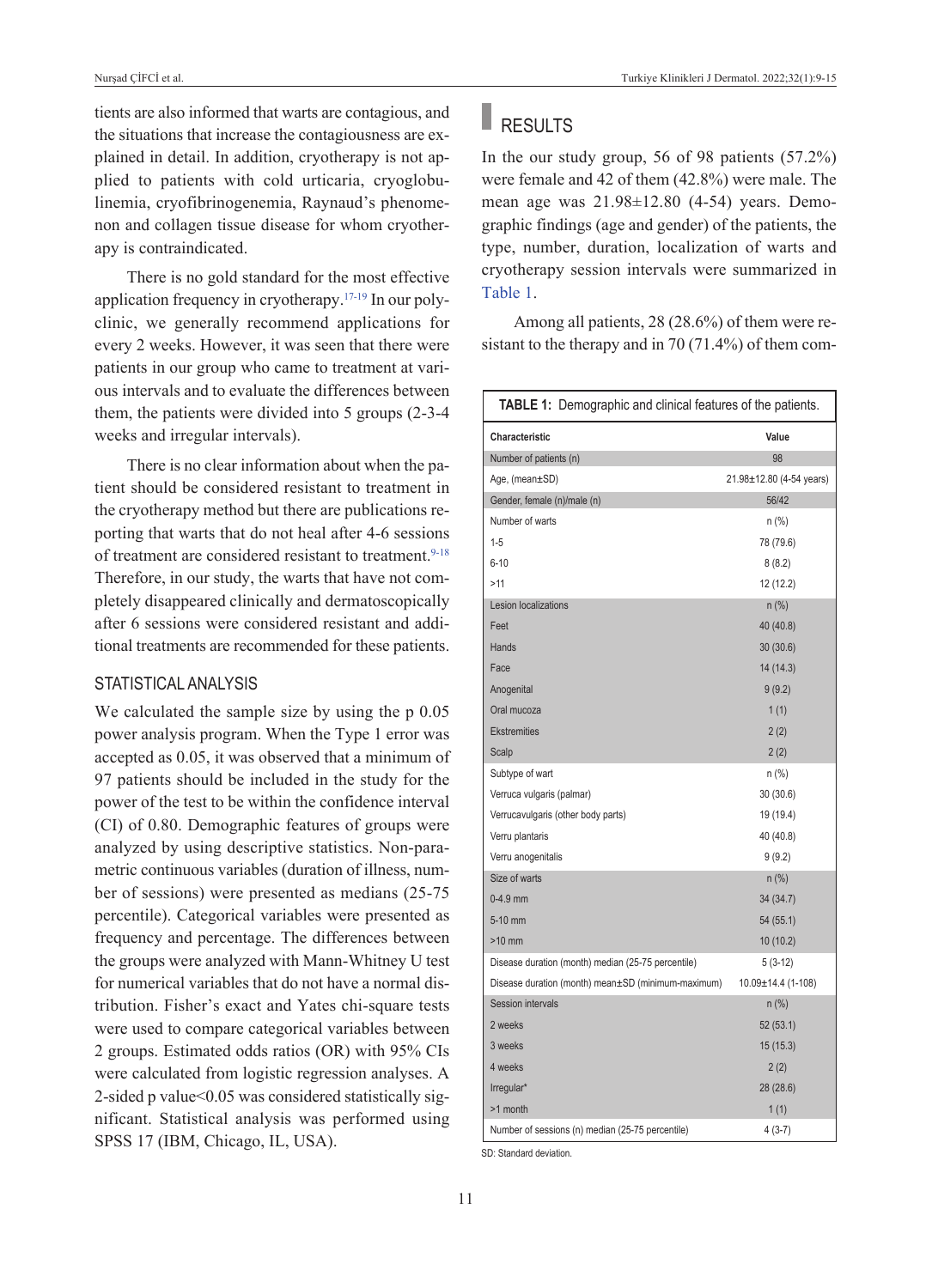plete recovery was seen. Comparision of treatmentresistant and non-resistant patient groups according to demographic and clinical features were summarised in [Table 2.](#page-3-0) When groups were compared in terms of the mean age, lesion localization, verruca subtype, lesion number, and the duration of the disease; the difference between them were not found significant ( $p$  $>$ 0.05). The mean age of the resistant group was higher, but this was not statistically significant. Lesions of the resistant group were mostly located on the feet. The resistance rate was higher in verruca plantaris subtype, but the differences between the groups were not statistically significant  $(p>0.05)$ . Similarly it was observed that as the number of lesions increased, the probability of resistance increased 1.705 times, but this situation was not statistically significant (OR: 1.705, p>0.05).

<span id="page-3-0"></span>In resistant group, 20 patients were female (71.4%), and 8 patients were male (28.6%). In the other group, 36 patients were female (51.4%) while 34 patients were male (48.6%). The difference between 2 groups was statistically significant  $(p<0.05)$  [\(Table 2\)](#page-3-0).

| Number of patients (n)<br>Gender, female/male (n)  | 28            |                   | p value |
|----------------------------------------------------|---------------|-------------------|---------|
|                                                    |               | 70                |         |
|                                                    | 20/8          | 36/34             | 0.042   |
| Age, year, (mean±SD)                               | 24.35±15.22   | $21.04 \pm 11.68$ | 0.529   |
| Lesion localization                                | $n$ (%)       | $n$ (%)           |         |
| Feet                                               | 14(50)        | 26 (37.1)         | 0.70    |
| Hands                                              | 9(32.1)       | 21(30)            |         |
| Face                                               | 2(7.1)        | 12(17.1)          |         |
| Anogenital                                         | 2(7.1)        | 7(10)             |         |
| Extremities                                        | 1(3.6)        | 1(1.4)            |         |
| Oral mucoza                                        | $\pmb{0}$     | 1(1.4)            |         |
| Scalp                                              | $\mathbf 0$   | 2(2.9)            |         |
| Subtype of warts                                   | $n$ (%)       | $n$ (%)           |         |
| Verruca vulgaris (palmar)                          | 9(32.1)       | 21(30)            | 0.61    |
| Verrucavulgaris (other parts of the body)          | 3(10.7)       | 15(22.8)          |         |
| Verruca plantaris                                  | 14(50)        | 26(37.1)          |         |
| Verruca anogenital                                 | 2 people 7.1  | 7(10)             |         |
| Number of warts                                    | $n$ (%)       | $n$ (%)           |         |
| $1 - 5$                                            | 20(71.4)      | 58 (82.9)         | 0.45    |
| $6 - 10$                                           | 3(10.7)       | 4(7.1)            |         |
| >11                                                | 3(17.9)       | 7(10)             |         |
| Size of warts                                      | $n$ (%)       | $n$ (%)           |         |
| $0-4.9$ mm                                         | 5(17.9)       | 29 (41.4)         | 0.01    |
| 5-10 mm                                            | 17 (60.7)     | 37 (52.9)         |         |
| $>10$ mm                                           | 6(21.4)       | 4(5.7)            |         |
| Session intervals                                  | $n$ (%)       | $n$ (%)           |         |
| 2 weeks                                            | 14 (50)       | 38 (54.3)         | 0.21    |
| 3 weeks                                            | 2(7.1)        | 13(18.6)          |         |
| 4 weeks                                            | $\mathbf 0$   | 2(2.9)            |         |
| Irregular*                                         | 12 (42.9)     | 16 (22.9)         |         |
| Disease duration, month, median (25-75 percentile) | $5.5(2.2-12)$ | $5(3-12)$         | 0.62    |

\*<2 weeks, 2-3-4 weeks, >1 month; SD: Standard deviation.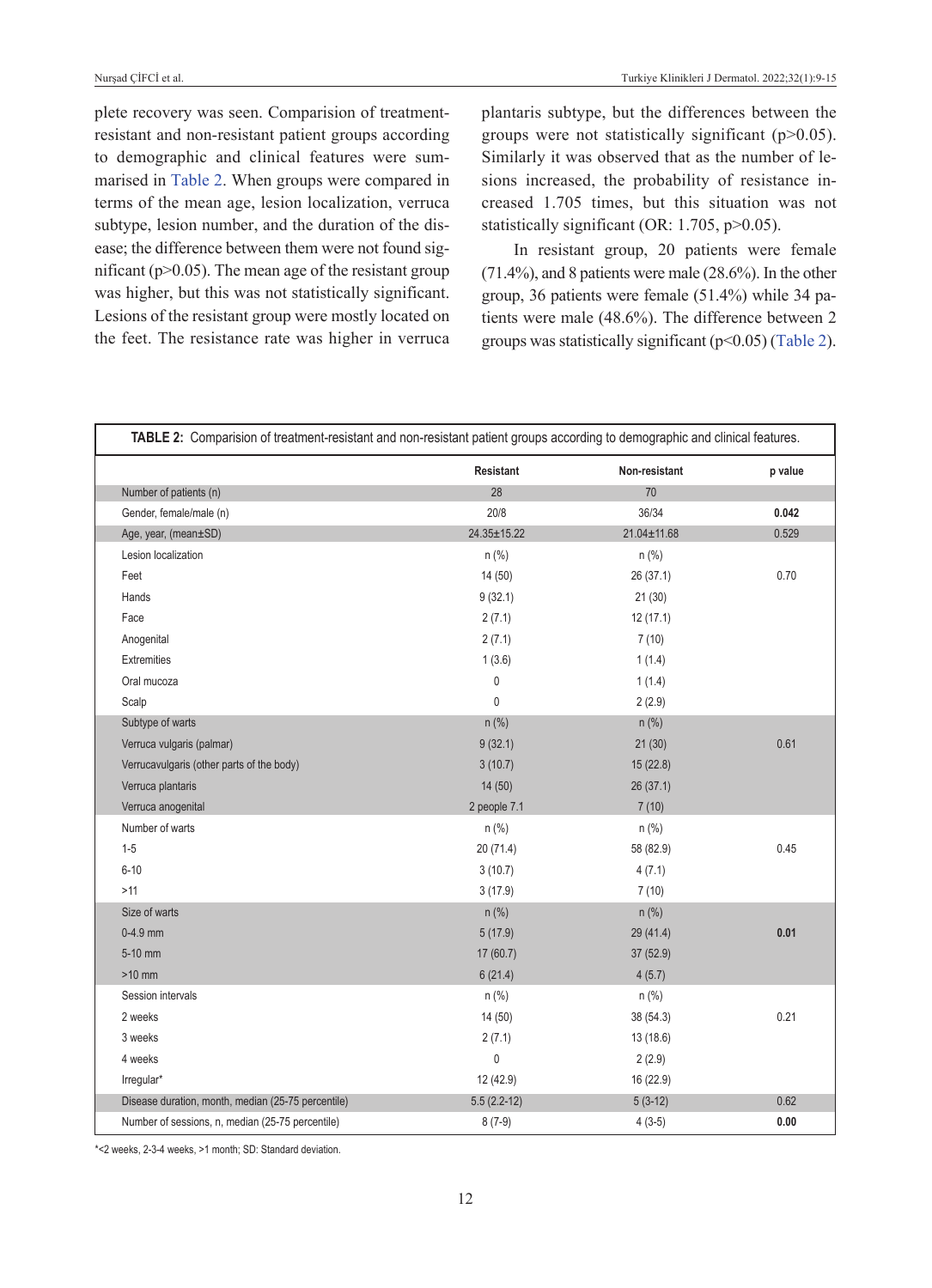The relationship between gender and resistance to treatment was also evaluated by logistic regression analysis and it was observed that resistance was 2.99 times higher in women (OR: 2.99, p=0.04). Thereupon, male and female patients were compared in terms of age, lesion number, lesion size, lesion localization and session intervals, and both groups were found to be statistically similar  $(p>0.05)$ .

When the patients were divided into subgroups according to the verruca size; in patients with warts sizes of  $>10$  mm,  $5-10$  mm,  $0-4.9$  mm, resistance rates were found respectively 60%, 31.5%, 14.7%. It was observed that as the wart size decreased, the resistance to treatment decreased proportionally and the difference between the subgroups was statistically significant ( $p$ <0.05). According to logistic regression analysis that was done to clarify the effect of wart size on resistance formation, warts with a size of 5-10 mm were less resistant to treatment than warts with a size of  $>10$  mm (OR=0.168, p=0.02). In warts smaller than 5 mm, less resistance was detected compared to warts with a size of 5-10 mm  $(OR=0.078, p=0.03)$ .

# **DISCUSSION**

In treatment of warts, it is aimed to remove the wart with no recurrence, to induce immunity and to produce minimal scar. Cryotherapy causes necrotic destruction in HPV-infected keratinocytes, a cell-mediated response develops, induces local inflammation and destroys the warts with minimal or no skar formation[.3-15](#page-6-0) For these reasons, cryotherapy gives us everything that we want to achieve in the treatment of warts.

However, despite properly applied cryotherapy, we see that warts heal more slowly than expected or may be resistant to treatment. So we tried to investigate how the patient's age, gender, lesion size, disease duration, lesion number, wart type and session intervals changed the effectiveness of the treatment.

There are limited studies evaluating how the age of the patient affects the success of treatment, and according to their results, it has been reported that the resistance rate increases with increasing age.<sup>9,13,14</sup> In our study, it was observed that the mean age of treatment-resistant cases was higher, but this was not statistically significant. Again, we saw that there are limited studies evaluating the effect of patient gender on treatment success. According to their results, patient gender was not reported as a factor affecting treatment success.<sup>9,13</sup> Contrary to these previous studies, in our study group, the disease was found to be significantly resistant to treatment in female patients. In our study, we do not have objective data to explain why women are resistant to treatment. In terms of age, lesion number, lesion size, lesion localization and session intervals, male and female patients were found to be similar. We thought that, the accuracy of this finding, which was obtained for the first time in our study, should be supported by new studies and then new prospective studies should be conducted on its causes.

There are also limited studies evaluating how the wart size affects the success of treatment. Previous studies investigating this issue have reported that increasing lesion size adversely affects the efficacy of treatment[.14-16](#page-6-0) Consistent with other studies, in our study, it was observed that the resistance rate decreased significantly as the lesion diameter decreased. According to this result, the large size of the warts was considered as another factor negatively affecting the success of the treatment. We thought that the lesion size may be an indicator of viral load and higher viral load might have an effect on the success of treatment.

The duration of warts is another issue that needs to be evaluated. In some studies evaluating the effect of disease duration on treatment success, it has been reported that long-term disease is more resistant to treatment[.9,14](#page-6-0) On the other hand, Doğan and Şaşmaz reported that the effect of this factor on treatment success was not significant[.13](#page-6-0) Similarly, in our study, this factor does not seem to affect the success of treatment. Verrucas have the chance to heal spontaneously in individuals with a healthy immune system and good self-care. Generally, long-standing or non-healing lesions indicate adverse patient-related personal factors. In our study, self-care conditions of patients were unknown but our patients were selected from individuals without any systemic or im-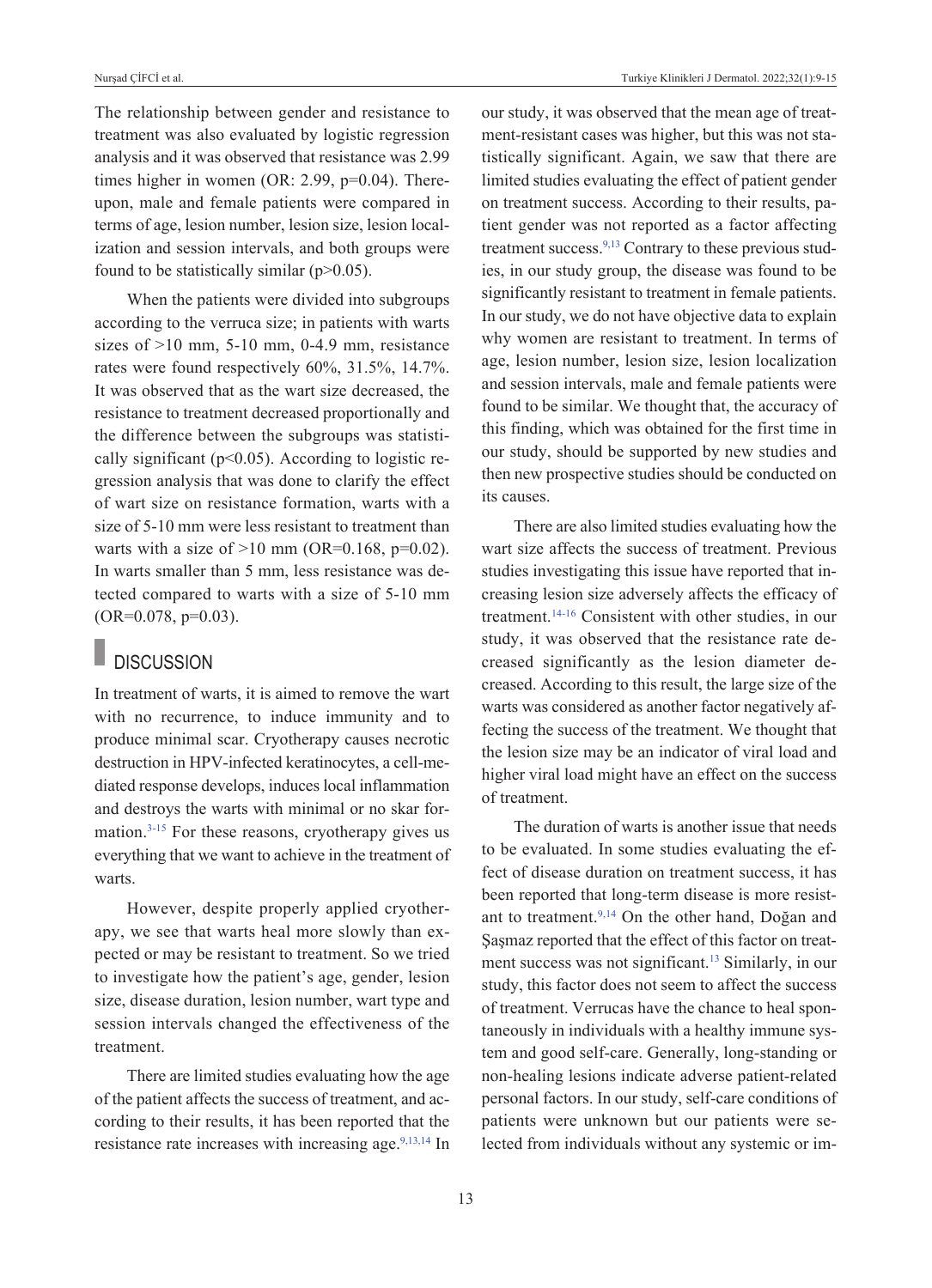mune system disease. Therefore, we thought that, unless there is a significant condition affecting the immune system, it can be concluded that the duration of the lesion does not affect the success of the properly performed cryotherapy. However, it would be better, to support this result with new prospective studies.

Since the number of lesions can also be an indicator of viral load, we thought that its effect on treatment success should also be evaluated. The results of previous prospective studies on this subject are contradictory. Doğan and Şaşmaz reported that the number of warts did not affect the response to cryotherapy[.13](#page-6-0) Similarly, Uçak et al. reported that the high number of lesions may reduce the efficacy of treatment.<sup>14</sup> In our study, the number of lesions seems to be ineffective on treatment success. Similarly, as with the duration of the lesion, in immunocompetent individuals, it can be concluded that the number of lesions does not affect the success of properly performed cryotherapy. However, it should be supported by new prospective studies.

About location or subtype of verruca, it was reported that the rate of resistance to treatment is higher in verruca plantaris[.9,13](#page-6-0) In our study, it was observed that resistance to treatment was higher in the verruca plantaris then in all other subtypes, We thought that a lesion located in the hyperkeratotic area might be more resistant to treatment. This situation could not be shown statistically in our study, but it should be re-evaluated with new prospective studies.

Session intervals may be another factor that may affect the success of the treatment and different results were reported regarding the most effective session interval.<sup>18,19</sup> In a study, applications performed every 2 weeks, once in 3 weeks, and once in 4 weeks were compared, and it was reported that applications performed every 2 or 3 weeks could be more effective[.17](#page-6-0) Bourke et al. thought that the application intervals did not affect the number of sessions, but that more frequent application would shorten the treatment time. However, it has been reported that the application every 2 weeks will be more comfortable in terms of both the patient and the physician compared to the application once a week[.18](#page-6-0) Uyar and Sacar also thought that a treatment performed every 7-8 days might be more advantageous in terms of giving results in a shorter time than an application at 2-3 week intervals[.19](#page-6-0) In our study group, the distribution of patients was not homogeneous among the subgroups that made according to session intervals. Although the difference between the groups was not statistically significant, the success rate was higher in the treatments applied every 3 weeks and every 2 weeks. We thought that, more prospective studies with homogeneously distributed groups are needed in this regard.

Since our study was retrospective there are some limitations. We could not evaluate some factors such as the recurrance rates and also self-care status of the patients. However, in our routine practice, we meticulously record patients' information and to be more reliable we excluded the patients with missing important informations in their files.

#### ı **CONCLUSION**

According to the results of our study, treatment success is negatively affected for large lesions and in female patients. Why patient gender affects treatment success, must be clarified by new prospective studies. On the other hand, although they were not statistically significant, in our results, resistance rates were higher in older patients, in verruca plantaris subtype and in patients with higher number of lesions. When we evaluate results of other previous studies, it was seen that there are still contradictions about all these factors. So we thought that patient age, number of lesions, wart localization may also affect the success of treatment and there is a need for larger prospective studies. Factors such as, session intervals and duration of disease seem to be ineffective on treatment success according to our patient group.

### *Source of Finance*

*During this study, no financial or spiritual support was received neither from any pharmaceutical company that has a direct connection with the research subject, nor from a company that provides or produces medical instruments and materials which may negatively affect the evaluation process of this study.*